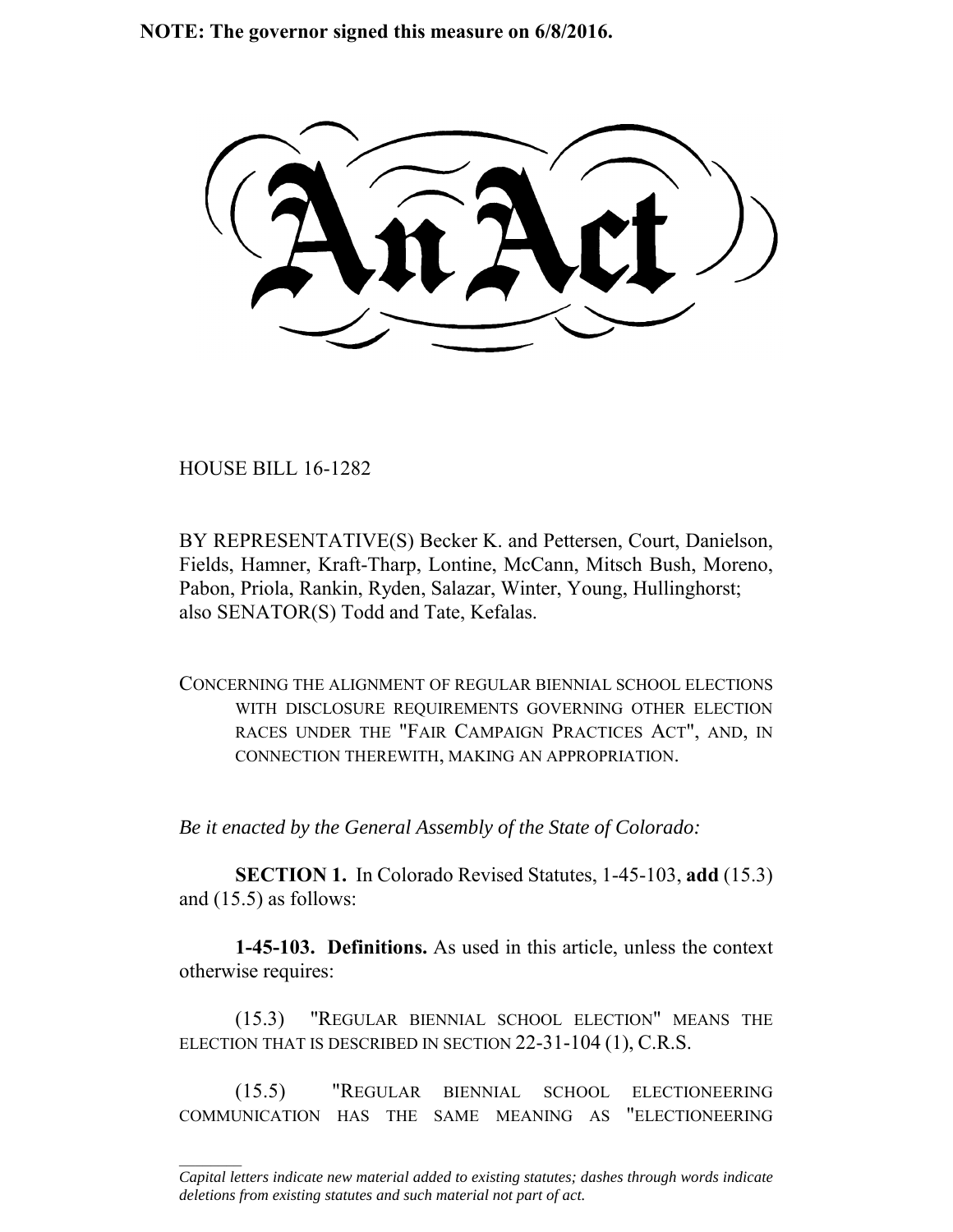COMMUNICATION" AS DEFINED IN SECTION 2 (7) OF ARTICLE XXVIII OF THE STATE CONSTITUTION; EXCEPT THAT, FOR PURPOSE OF THE DEFINITION OF REGULAR BIENNIAL SCHOOL ELECTIONEERING COMMUNICATION ONLY, "CANDIDATE" AS REFERENCED IN SECTION 2 (7) (a) (I) OF SAID ARTICLE MEANS A CANDIDATE IN A REGULAR BIENNIAL SCHOOL ELECTION AND THE REQUIREMENTS SPECIFIED IN SECTION 2 (7) (a) (II) MEAN A COMMUNICATION THAT IS BROADCAST, PRINTED, MAILED, DELIVERED, OR DISTRIBUTED WITHIN SIXTY DAYS BEFORE A REGULAR BIENNIAL SCHOOL ELECTION. EXCEPT AS OTHERWISE SPECIFIED IN THIS SUBSECTION (15.5), THE DEFINITION OF "REGULAR BIENNIAL SCHOOL ELECTIONEERING COMMUNICATION" IS THE SAME AS THAT OF "ELECTIONEERING COMMUNICATION".

**SECTION 2.** In Colorado Revised Statutes, 1-45-107.5, **amend** (4) (c) and (6) as follows:

**1-45-107.5. Independent expenditures - restrictions on foreign corporations - registration - disclosure - disclaimer requirements.** (4) (c) The information required to be disclosed pursuant to paragraph (a) of this subsection (4) shall MUST be reported in accordance with the schedule specified in section 1-45-108 (2) for political committees; except that any person making an independent expenditure in excess of one thousand dollars within thirty days before a primary, or general, OR REGULAR BIENNIAL SCHOOL election shall provide such report within forty-eight hours after obligating moneys for the independent expenditure.

(6) Any person that expends an aggregate amount in excess of one thousand dollars on an independent expenditure in any one calendar year shall deliver written notice to the appropriate officer that shall list with specificity the name of the candidate whom the independent expenditure is intended to support or oppose. Where the independent expenditure is made within thirty days before a primary, or general, OR REGULAR BIENNIAL SCHOOL election, the notice required by this subsection (6) shall MUST be delivered within forty-eight hours after the person obligates moneys for the independent expenditure.

**SECTION 3.** In Colorado Revised Statutes, 1-45-108, **amend** (1) (a) (III), (2) (a) (I) introductory portion, (2) (a) (III), and (2.5); and **add** (2) (a) (V) as follows: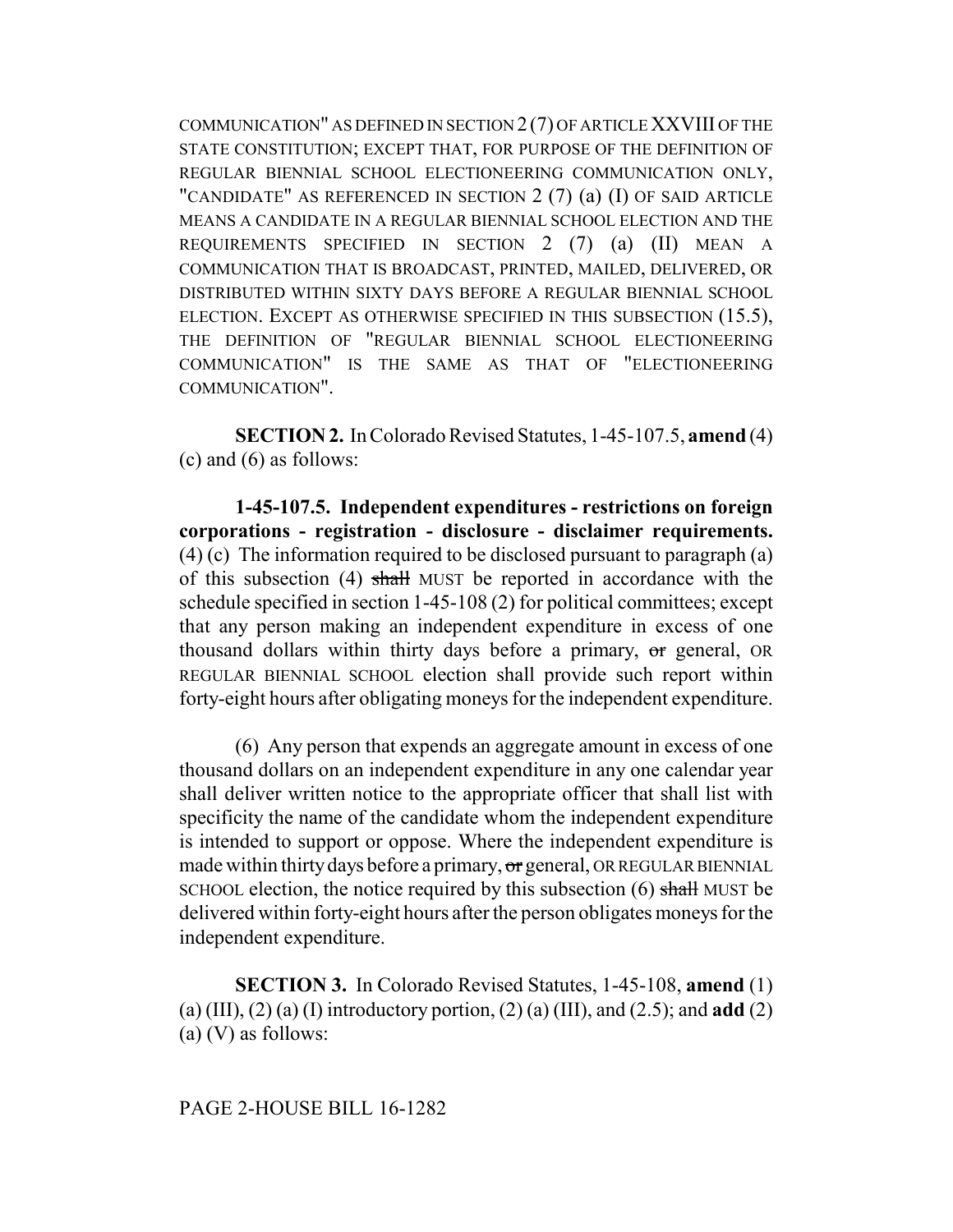**1-45-108. Disclosure - definition.** (1) (a) (III) Any person who expends one thousand dollars or more per calendar year on electioneering communications OR REGULAR BIENNIAL SCHOOL ELECTIONEERING COMMUNICATIONS shall report to the secretary of state, in accordance with the disclosure required by this section, the amount expended on the communications and the name and address of any person that contributes more than two hundred fifty dollars per year to the person expending one thousand dollars or more on the communications. If the person making a contribution of more than two hundred fifty dollars is a natural person, the disclosure required by this section shall MUST also include the person's occupation and employer.

(2) (a) (I) Except as provided in SUBPARAGRAPH (V) OF THIS PARAGRAPH (a) AND subsections  $(2.5)$ ,  $(2.7)$ , and  $(6)$  of this section, such reports that are required to be filed with the secretary of state shall MUST be filed:

(III) For purposes of this section, "election year" means every even-numbered year for political parties and political committees and each year in which the particular candidate committee's candidate, or issue committee's issue, appears on the ballot, INCLUDING A REGULAR BIENNIAL SCHOOL ELECTION; and "major election" means the election that decides an issue committee's issue, and the election that elects a person to the public office sought by the candidate committee's candidate, AND A REGULAR BIENNIAL SCHOOL ELECTION.

(V) ANY POLITICAL COMMITTEE, SMALL DONOR COMMITTEE, INDEPENDENT EXPENDITURE COMMITTEE, OR POLITICAL ORGANIZATION THAT IS PARTICIPATING IN A REGULAR BIENNIAL SCHOOL ELECTION SHALL FILE ITS DISCLOSURE REPORTS IN ACCORDANCE WITH THE FILING SCHEDULE SPECIFIED IN SUB-SUBPARAGRAPHS  $(C)$  TO  $(E)$  OF SUBPARAGRAPH  $(I)$  OF THIS PARAGRAPH (a) AS OF THE DATE THE COMMITTEE OR ORGANIZATION, AS APPLICABLE, MAKES AN EXPENDITURE OR UNDERTAKES SPENDING IN CONNECTION WITH THAT ELECTION.

(2.5) In addition to any report required to be filed with the secretary of state or municipal clerk under this section, all candidate committees, political committees, issue committees, and political parties shall file a report with the secretary of state of any contribution of one thousand dollars or more at any time within thirty days preceding the date of the

## PAGE 3-HOUSE BILL 16-1282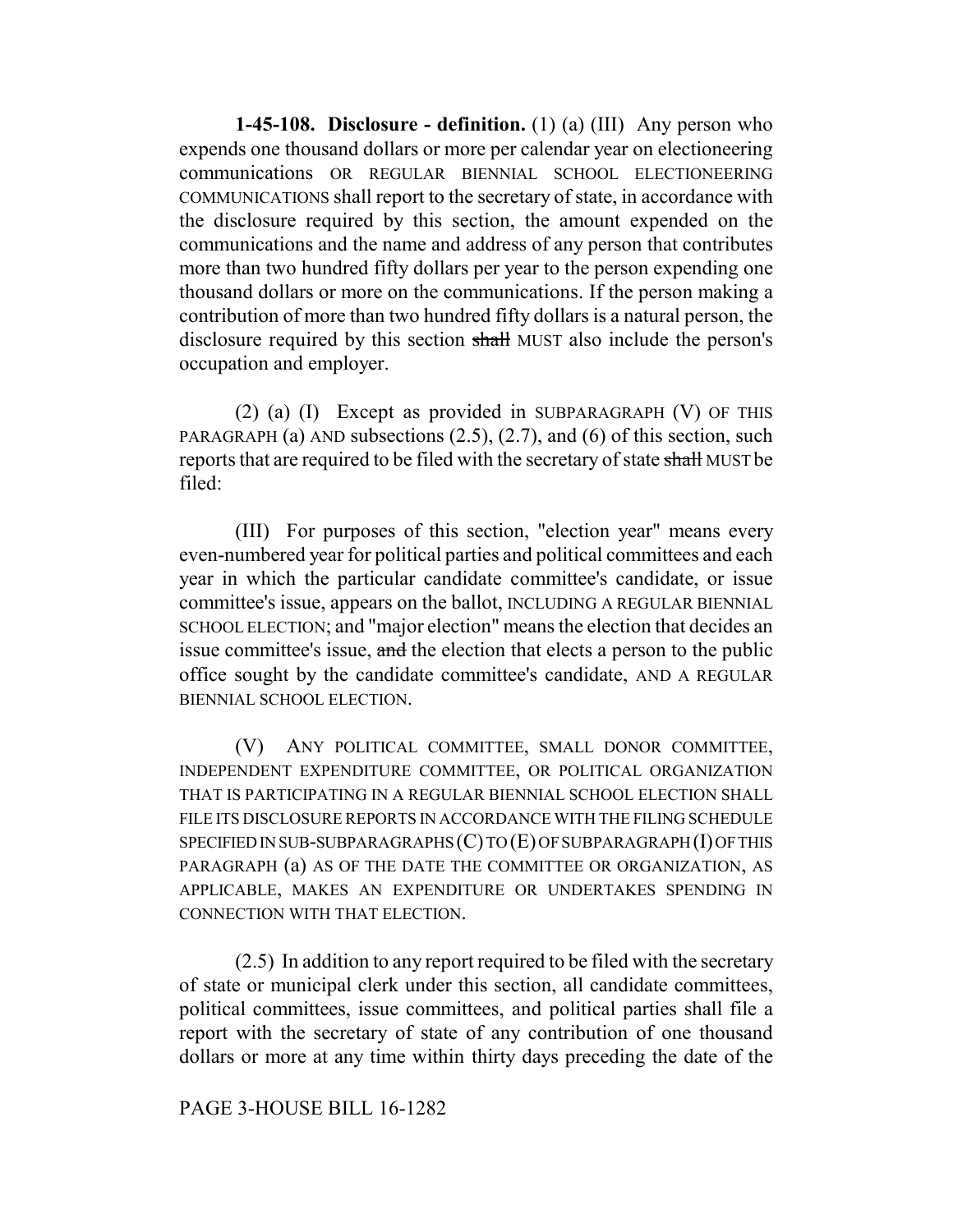primary election, or general election, OR REGULAR BIENNIAL SCHOOL ELECTION. This report shall be filed with the secretary of state no later than twenty-four hours after receipt of said contribution.

**SECTION 4. Appropriation.** For the 2016-17 state fiscal year, \$5,047 is appropriated to the department of state. This appropriation is from the department of state cash fund created in section 24-21-104 (3) (b), C.R.S. To implement this act, the department may use this appropriation for personal services related to information technology services.

**SECTION 5. Act subject to petition - effective date applicability.** (1) This act takes effect at 12:01 a.m. on the day following the expiration of the ninety-day period after final adjournment of the general assembly (August 10, 2016, if adjournment sine die is on May 11, 2016); except that, if a referendum petition is filed pursuant to section 1 (3) of article V of the state constitution against this act or an item, section, or part of this act within such period, then the act, item, section, or part will not take effect unless approved by the people at the general election to be held in November 2016 and, in such case, will take effect on the date of the official declaration of the vote thereon by the governor.

(2) This act applies to the portion of any election cycle or for the portion of the calendar year remaining after the effective date of this act